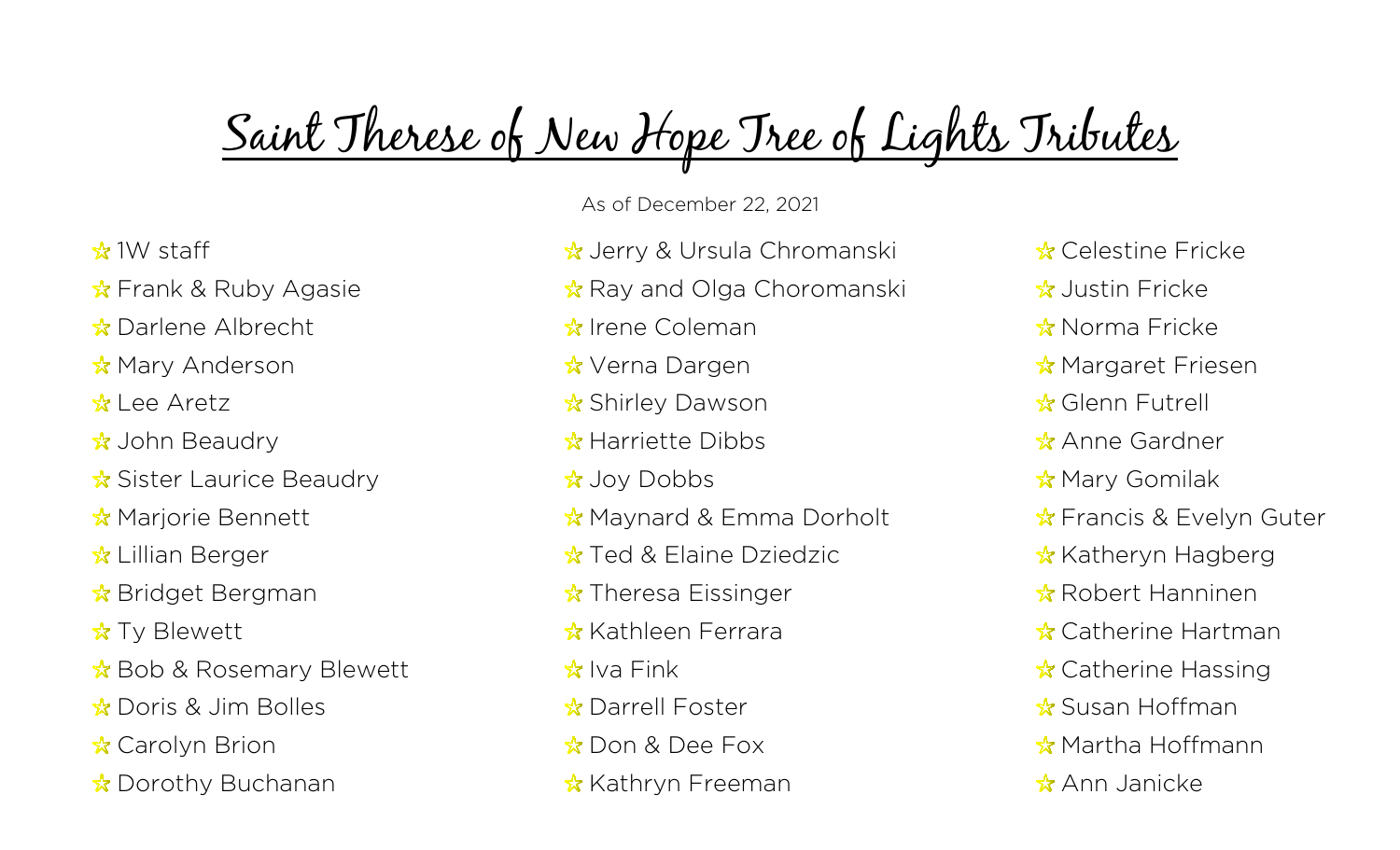- ☆ Stanley Jarosz
- $\&$  Ray & Theresa Jungwirth
- ☆ Caroll Kampa
- $\&$  Francis A. Kane
- ☆ Joyce Florence Kane
- ☆ Astrid "Granny" Kaufmann
- $\frac{1}{\sqrt{2}}$  Ray & Duane Kodet
- ☆ Harold & Leona Krenn
- ☆ Pat & Julie Krenn
- **☆ Sy & Louise Krenn**
- ☆ Betty Kuduk
- ☆ Cathy & Darwin Kuehn
- ☆ Maria Lindahl
- $\frac{1}{\sqrt{2}}$  Maggie Marshall
- ☆ Mavis Mattinen
- ☆ Margaret & Harry Meade
- ☆ Karla Meister
- $\&$  Bob & Florence Meyer
- ☆ Aloysius, Agnes & Jim Michels
- ☆ Gertrude Murphy
- ☆ Mary Ann Nalezny
- **☆ Mathilda "Tilly" Newinski**
- ☆ Leo Oblender
- ☆ Janice O'Malley
- ☆ Aurelio "Bobby" Paula
- $\&$  Joseph & Geraldine Pawlowski
- $\&$  Doug & Etta Phenow
- $\frac{1}{10}$  Harold, Katherine & Mary Helen Phipps
- $\frac{1}{N}$  Mary Jane Piazza
- ☆ Paul Piazza Sr.
- $\frac{A}{N}$  Mary Puhek
- ☆ Fleanore Richardson
- $\frac{1}{24}$  Thomas Riel
- ☆ Catherine, Ted & Bob Ruths
- John Schumacher
- ☆ Lillian Serra
- **☆ Charles Simkins**
- ☆ Fr. Walter L. Sochacki
- $\&$  Sochacki family & friends
- ☆ Mark Stanfield
- ☆ Henry & Clare Stawarski
- ☆ Muriel Tadlock
- $\frac{1}{N}$  Margaret Theisen
- $\&$  Evelyn Timperley
- $\frac{1}{2}$  Evelyn Trombley
- ☆ Drexel & Mary Unger
- **☆ Audrey & Arnie Verlo**
- ☆ Donald Vilchuck